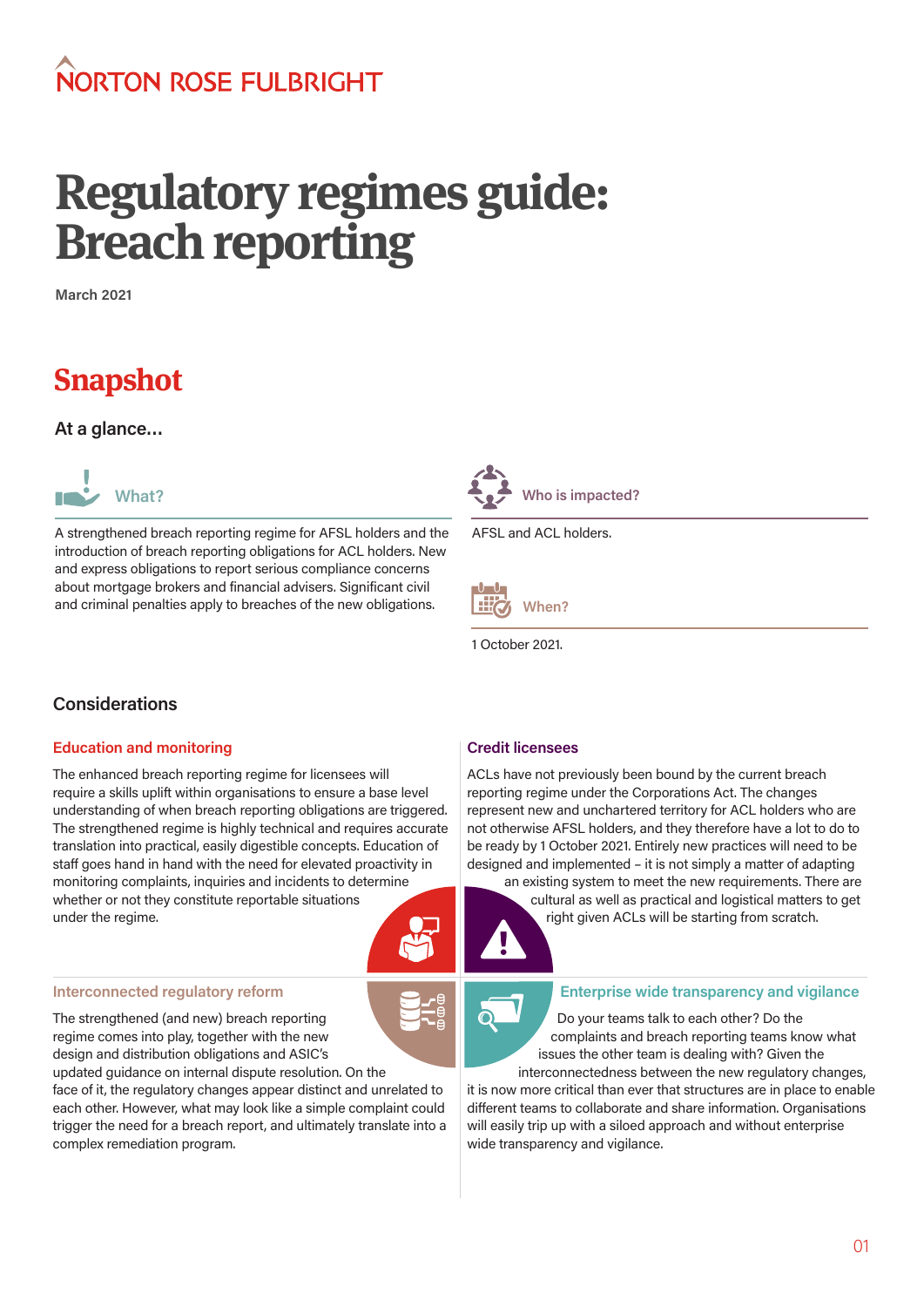# **Breach Reporting – What's new?**

### **Overview**

The Financial Sector Reform (Hayne Royal Commission Response) Act 2020 implements many recommendations of the Hayne Royal Commission, including Commissioner Hayne's recommendation in relation to the breach reporting regime. This includes:

- strengthening the breach reporting regime for financial services licensees in the Corporations Act
- introducing a comparable breach reporting regime for credit licensees in the National Consumer Credit Protection Act (Credit Act)
- requiring all licensees to report serious compliance concerns about mortgage brokers and financial advisers.

The new regime will come into operation on 1 October 2021.

# **Details**



#### **Terminology**

The legislation introduces new terminology – reportable situations, core obligations, core reportable situations.



#### **Reportable situations**

There has been an expansion of the kinds of situations that need to be reported by licensees to ASIC to include:

- investigations into whether a significant breach has occurred or will occur if the investigation continues for more than 30 days and the outcome of those investigations (even if the investigation finds that there is no reportable situation)
- conduct that constitutes gross negligence or serious fraud
- conduct that amounts to misleading or deceptive conduct under the financial services law
- serious compliance concerns about individual financial advisers or mortgage brokers operating under another licence



#### **Publication**

ASIC will be publishing breach report data.



#### **Significance test**

There are two separate tests for when a breach is significant, with the introduction of a deemed significance test for core reportable situations, as well as a second test based on the existing significance test.

There is no significance test or threshold required if the reportable situation relates to gross negligence or serious fraud. The mere existence of gross negligence or serious fraud is enough to make the impugned conduct a reportable situation

Breaches of general obligations under section 912A of the Corporations Act and section 47 of the Credit Act (other than the obligation to comply with the financial services law/credit legislation) are deemed significant and are therefore reportable.



#### **Timeframes**

The requirement will be for the lodgement of breach reports, in a prescribed form, within 30 calendar days of the reportable situation becoming known to the licensee.



#### **Other licensees**

Under the new regime there is a new obligation on licensees to report serious compliance concerns about financial advisors and mortgage brokers engaged by another licensee.